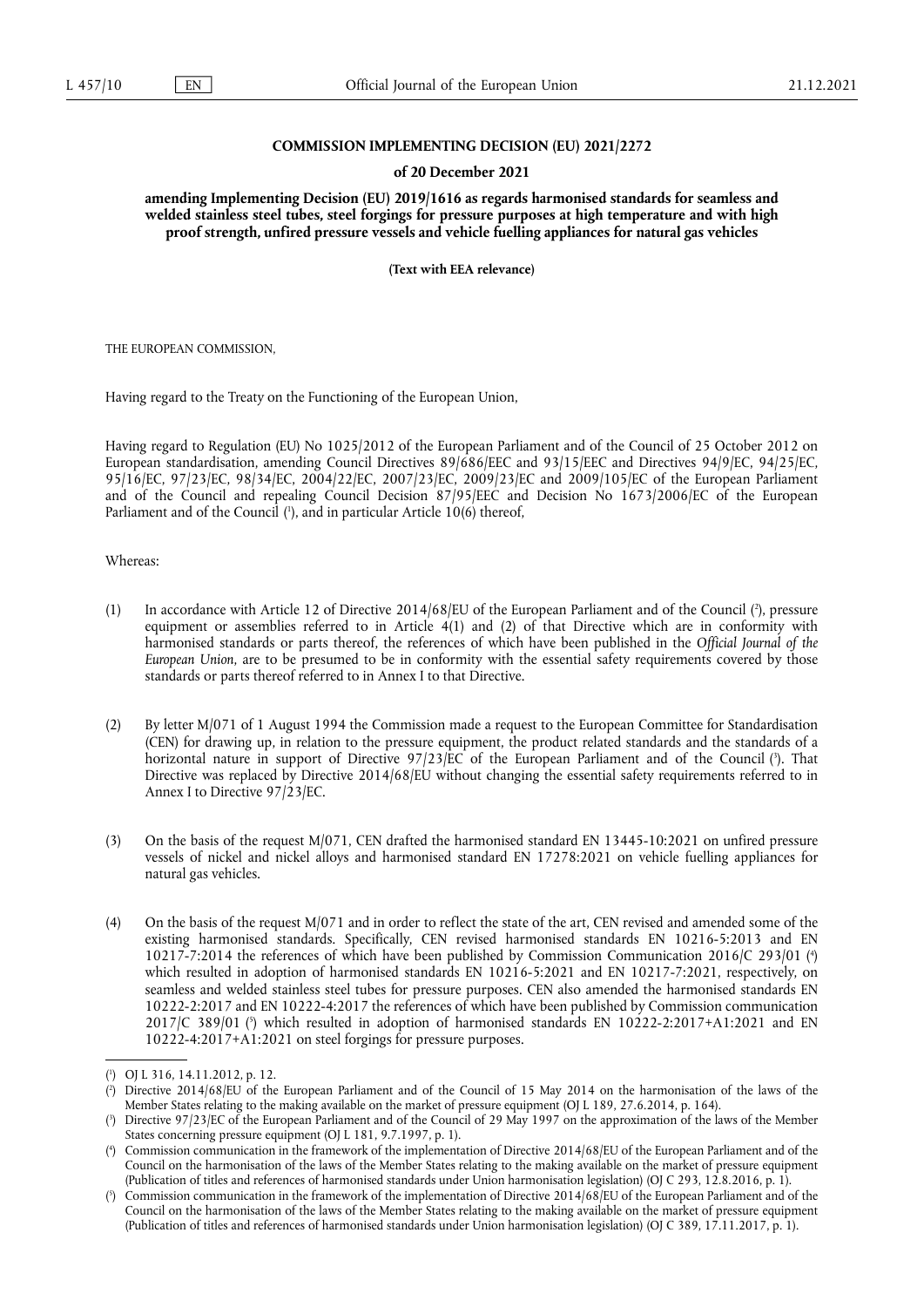- (5) Additionally, CEN revised the following harmonised standards on unfired pressure vessels the references of which have been published by Communication 2016/C 293/01: EN 13445-1:2014, EN 13445-1:2014/A1:2014, EN 13445-4:2014, EN 13445-8:2014 and EN 13445-8:2014/A1:2014. This resulted in the adoption of, respectively, the following harmonised standards: EN 13445-1:2021, EN 13445-4:2021 and EN 13445-8:2021.
- <span id="page-1-1"></span>(6) In addition, on the basis of the request  $M/071$ , CEN amended the following standards, the references of which are included in Annex I to Commission Implementing Decision (EU) 2019/1616 [\(](#page-1-0) 6 ): EN 13445-2:2014, EN 13445-2:2014/A1:2016, EN 13445-2:2014/A2:2018, EN 13445-2:2014/A3:2018 on materials for unfired pressure vessels; EN 13445-3:2014, EN 13445-3:2014/A1:2015, EN 13445-3:2014/A2:2016, EN 13445-3:2014/ A3:2017, EN 13445-3:2014/A4:2018, EN 13445-3:2014/A5:2018, EN 13445-3:2014/A6:2019, EN 13445-3:2014/A7:2019 and EN 13445-3:2014/A8:2019 on design of unfired pressure vessels; EN 13445-5:2014, EN 13445-5:2014/A1:2018 on inspection and testing for unfired pressure vessels and EN 13445-6:2014, EN 13445-6:2014/A2:2018 on design and fabrication of unfired pressure vessels constructed from spheroidal graphite cast iron. This resulted in the adoption of the harmonised standards EN 13445-2:2021, EN 13445-3:2021, EN 13445-5:2021 and EN 13445-6:2021.
- (7) The Commission together with CEN has assessed whether those standards on the pressure equipment as drafted, amended or revised by CEN comply with the request M/071.
- (8) The standards on the pressure equipment as drafted, amended or revised by CEN satisfy the requirements which they aim to cover and which are referred to in Annex I to Directive 2014/68/EU. It is therefore appropriate to publish the references of those standards in the *Official Journal of the European Union*.
- (9) Annex I to Implementing Decision (EU) 2019/1616 lists the references of harmonised standards drafted in support of Directive 2014/68/EU. The references of harmonised standards EN 13445-10:2021, EN 17278:2021, EN 10216-5:2021, EN 10217-7:2021, EN 10222-2:2017+A1:2021, EN 10222-4:2017+A1:2021, EN 13445-1:2021, EN 13445-4:2021, EN 13445-8:2021, EN 13445-2:2021, EN 13445-3:2021, EN 13445-5:2021 and EN 13445-6:2021 should be included in that Annex.
- (10) Annex II to Implementing Decision (EU) 2019/1616 lists the references of harmonised standards drafted in support of Directive 2014/68/EU that are withdrawn from the *Official Journal of the European Union*. The following harmonised standards the references of which are published by communications 2016/C 293/01 and 2017/C 389/01 have been replaced, revised or amended: EN 10216-5:2013, EN 10217-7:2014, EN 10222-2:2017, EN 10222-4:2017, EN 13445-1:2014, EN 13445-1:2014/A1:2014, EN 13445-4:2014, EN 13445-8:2014, EN 13445-8:2014/A1:2014. The references of those standards should therefore be included in Annex II to Implementing Decision (EU) 2019/1616.
- (11) It is also necessary to withdraw the references of harmonised standards EN 13445-2:2014, EN 13445-3:2014, EN 13445-5:2014 and EN 13445-6:2014 together with any amendments thereof published by Implementing Decision (EU) 2019/1616, given that they have been replaced. It is therefore appropriate to delete those references from Annex I to that Implementing Decision.
- (12) In order to give manufacturers sufficient time to prepare for the application of the new standards, revised standards or amended standards, it is necessary to defer the withdrawal of the references of harmonised standards.
- (13) Implementing Decision (EU) 2019/1616 should therefore be amended accordingly.
- (14) Compliance with a harmonised standard confers a presumption of conformity with the corresponding essential requirements set out in Union harmonisation legislation from the date of publication of the reference of such standard in the *Official Journal of the European Union*. This Decision should therefore enter into force on the date of its publication,

<span id="page-1-0"></span>[<sup>\(</sup>](#page-1-1) 6 ) Commission Implementing Decision (EU) 2019/1616 of 27 September 2019 on the harmonised standards for pressure equipment drafted in support of Directive 2014/68/EU of the European Parliament and of the Council (OJ L 250, 30.9.2019, p. 95).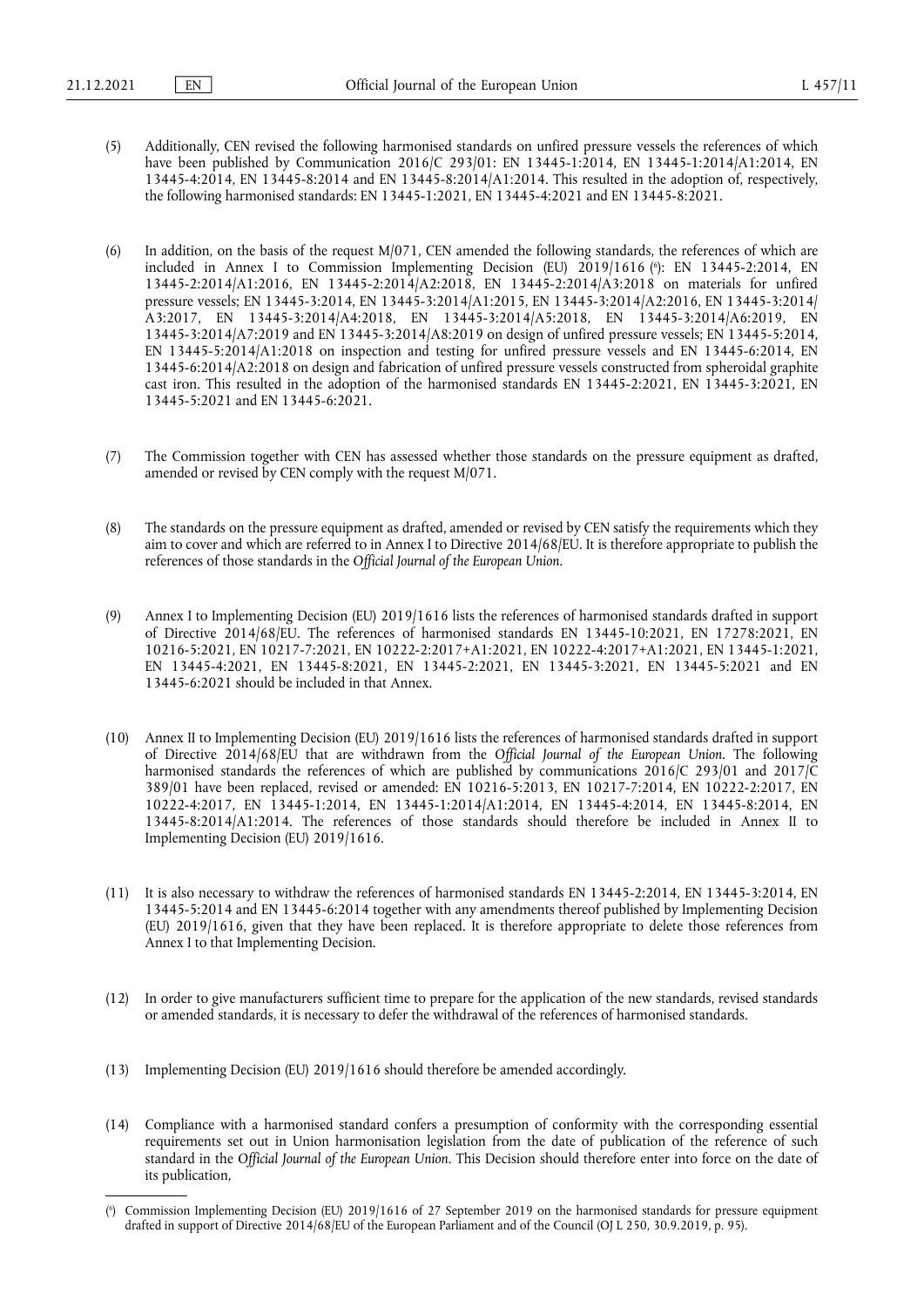HAS ADOPTED THIS DECISION:

*Article 1*

Implementing Decision (EU) 2019/1616 is amended as follows:

(1) Annex I is amended in accordance with Annex I to this Decision;

(2) Annex II is amended in accordance with Annex II to this Decision.

## *Article 2*

This Decision shall enter into force on the day of its publication in the *Official Journal of the European Union*. Point (1) of Annex I shall apply from 21 June 2023.

Done at Brussels, 20 December 2021.

*For the Commission The President* Ursula VON DER LEYEN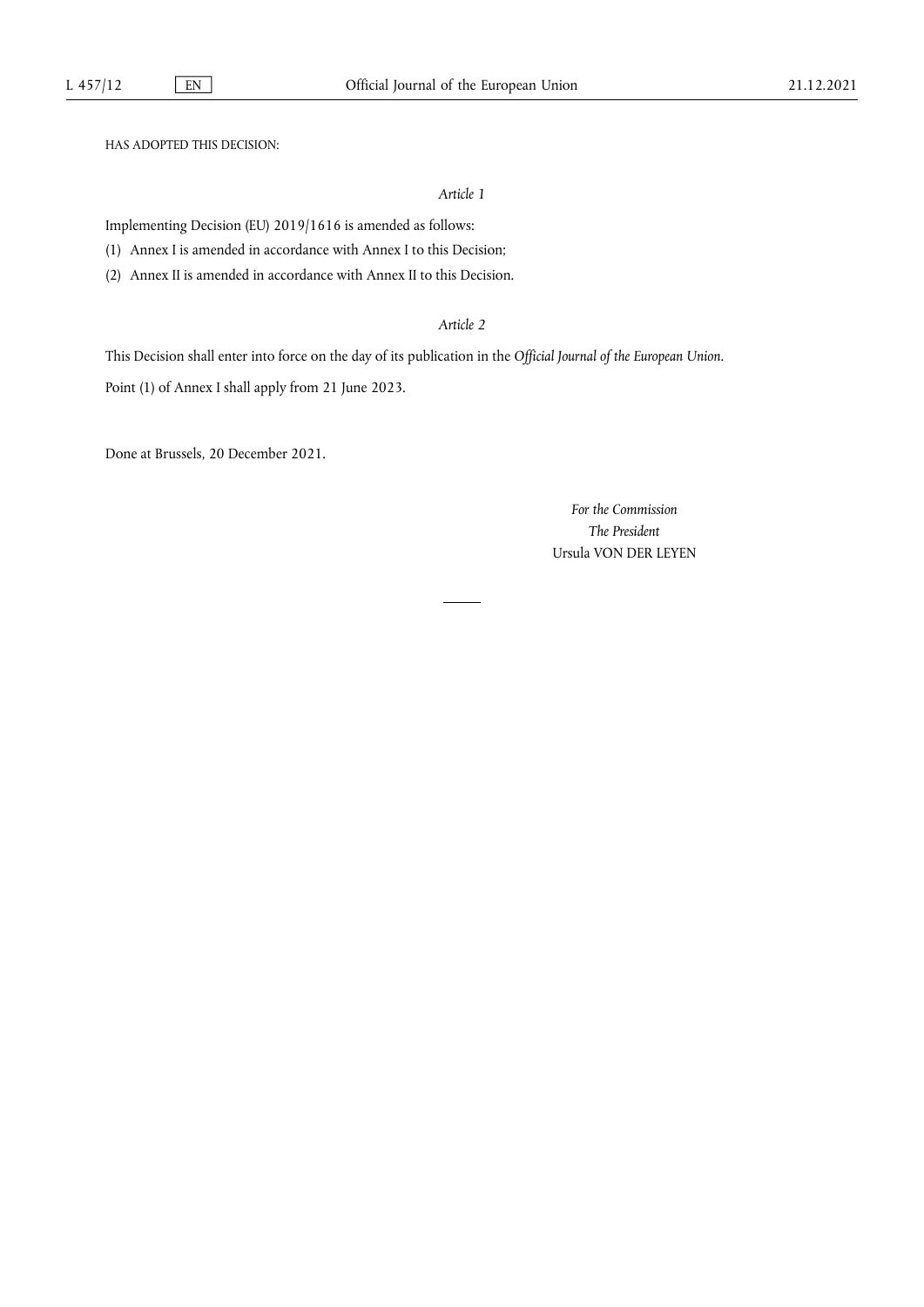### *ANNEX I*

Annex I is amended as follows:

- (1) entries 7, 8, 9 and 10 are deleted;
- (2) the following entries 7a, 8a, 9a and 10a are inserted in the appropriate place sequentially according to the number of the entry:

| No               | Reference of the standard                                                                                                                                                 |
|------------------|---------------------------------------------------------------------------------------------------------------------------------------------------------------------------|
| '7a.             | EN 13445-2:2021                                                                                                                                                           |
|                  | Unfired pressure vessels - Part 2: Materials'                                                                                                                             |
| '8a.             | EN 13445-3:2021                                                                                                                                                           |
|                  | Unfired pressure vessels - Part 3: Design'                                                                                                                                |
| '9а.             | EN 13445-5:2021                                                                                                                                                           |
|                  | Unfired pressure vessels - Part 5: Inspection and testing'                                                                                                                |
| $^{\prime}10a$ . | EN 13445-6:2021                                                                                                                                                           |
|                  | Unfired pressure vessels – Part 6: Requirements for the design and fabrication of pressure vessels and pressure<br>parts constructed from spheroidal graphite cast iron'; |

(3) the following entries are added:

| N <sub>0</sub> | Reference of the standard                                                                                                         |
|----------------|-----------------------------------------------------------------------------------------------------------------------------------|
| 42.            | EN 10216-5:2021                                                                                                                   |
|                | Seamless steel tubes for pressure purposes - Technical delivery conditions - Part 5: Stainless steel tubes                        |
| 43.            | EN 10217-7:2021                                                                                                                   |
|                | Welded steel tubes for pressure purposes - Technical delivery conditions - Part 7: Stainless steel tubes                          |
| 44.            | EN 10222-2:2017+A1:2021                                                                                                           |
|                | Steel forgings for pressure purposes - Part 2: Ferritic and martensitic steels with specified elevated<br>temperatures properties |
| 45.            | EN 10222-4:2017+A1:2021                                                                                                           |
|                | Steel forgings for pressure purposes - Part 4: Weldable fine grain steels with high proof strength                                |
| 46.            | EN 13445-1:2021                                                                                                                   |
|                | Unfired pressure vessels - Part 1: General                                                                                        |
| 47.            | EN 13445-4:2021                                                                                                                   |
|                | Unfired pressure vessels - Part 4: Fabrication                                                                                    |
| 48.            | EN 13445-8:2021                                                                                                                   |
|                | Unfired pressure vessels - Part 8: Additional requirements for pressure vessels of aluminium and aluminium<br>alloys              |
| 49.            | EN 13445-10:2021                                                                                                                  |
|                | Unfired pressure vessels - Part 10: Additional requirements for pressure vessels of nickel and nickel alloys                      |
| 50.            | EN 17278:2021                                                                                                                     |
|                | Natural gas vehicles - Vehicle fuelling appliances'.                                                                              |